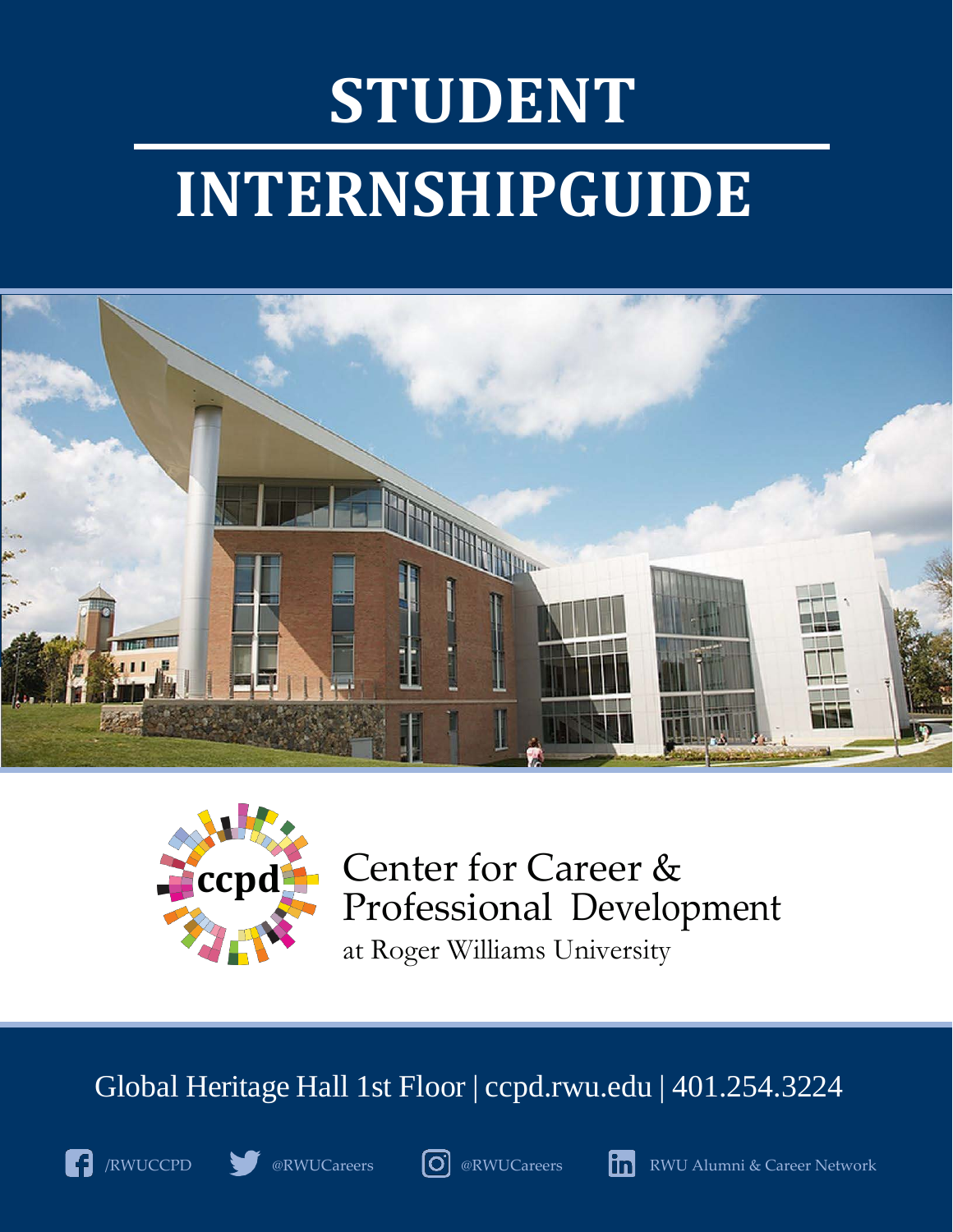## **MEET THE STAFF**

#### **STUDENT ADVISING TEAM**



#### **Alexandra Finney, Assistant Director**

**-School of Justice Studies**-All Majors

[afinney@rwu.edu |](mailto:afinney@rwu.edu) 401.254.5389



#### **Kristin Fratoni, Career Advisor**

**-Gabelli School of Business**-All Majors **-School of Humanities, Arts, and Education**-Dance/Performance, Music, Performing Arts, Theatre, Visual Arts, Web Development

[kfratoni@rwu.edu |](mailto:kfratoni@rwu.edu) 401.254.3114

#### **Career Advisor**

**-School of Engineering, Computing & Construction Management**-All Majors **-School of Architecture, Historic Preservation**-All Majors **-SchoolofSocial andNaturalSciences**-AppliedMathematics,Biochemistry,Biology,Chemistry/ Environmental Chemistry, Environmental Science, Marine Biology, Mathematics

[ccpd@rwu.edu |](mailto:ccpd@rwu.edu) 401.254.3224



#### **Pam Fournier, Career Advisor**

**-School of Social and Natural Sciences**-Anthropology+Sociology, International Relations[, Political Science & P](mailto:sneary@rwu.edu)sychology **-School of Humanities, Arts, and Education**-American Studies, Creative Writing, Communications & Media Studies, Elementary Ed, Ed Studies, English Literature, Graphic Design, History, Journalism, Language, Philosophy, Public Relations

[pfournier@rwu.edu |](mailto:pfournier@rwu.edu) 401.254.3327



**Rena Piller-Thurston, Assistant Director, Experiential Learning -**Internships/Practicums, Externships, Alumni/Student Mentoring [rpiller-thurston@rwu.edu |](mailto:pfournier@rwu.edu) 401.254.3240

#### **LEADERSHIP**



**Stephen Cantine, Associate Dean** [scantine@rwu.edu | 4](mailto:scantine@rwu.edu)01.254.5231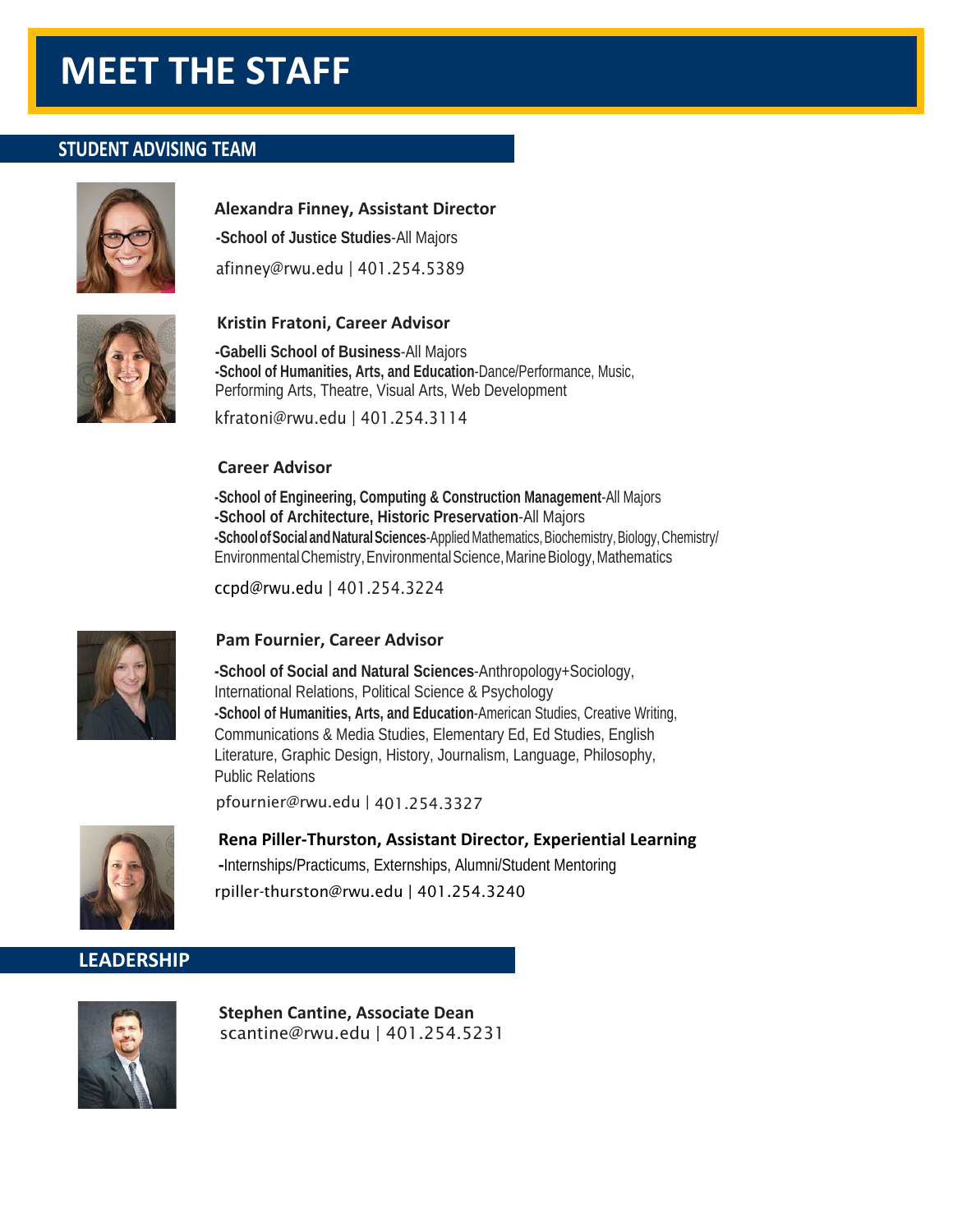# **CONTENTS** Tableof

## **INTRODUCTION TO ROGER WILLIAMS UNIVERSITY INTERNSHIP PROGRAM**

## **DRAFTING LEARNING OBJECTIVES**

| How Dol Write a Learning Objective? Where Dol Begin? 5 |  |
|--------------------------------------------------------|--|
|                                                        |  |

## **PROFESSIONALISM, EVALUATION &GRADING**

## **STUDENT REPORT GUIDELINES**

## **HANDSHAKE**

|--|

### **ADDENDUM**

|--|--|--|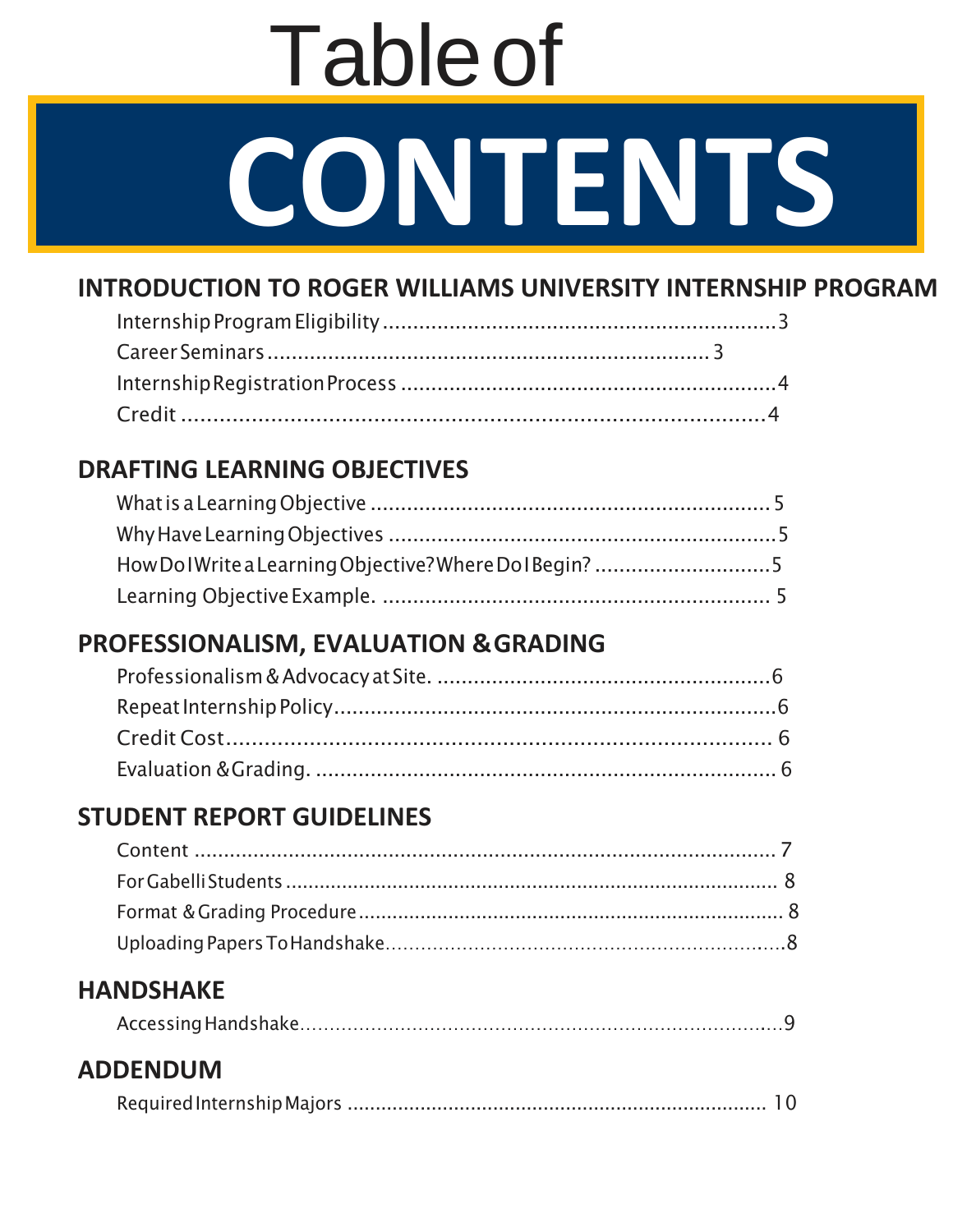## **INTRODUCTIONTOROGERWILLIAMS UNIVERSITY INTERNSHIP PROGRAM**

The internship program at Roger Williams University provides students with a hands-on learning experience related to their area of academic study or field of interest. The internship program offers an excellent opportunity for experiential education by connecting classroom learning to real world experience while contributing to a student's overall career exploration.

#### <span id="page-3-0"></span>**INTERNSHIP PROGRAM ELIGIBILITY**

Students wishing to participate in the Internship Program at Roger Williams University must satisfy the following prerequisites:

- Completion of freshman year
- Transfer students must have completed one semester at RWU
- 2.0 GPA or higher
- Students must be in "Good Standing" with the University
- Free elective remaining in academic program when applicable
- Completion of mandatory Career Seminars offered through the Center for Career & Professional Development (CCPD)

#### <span id="page-3-1"></span>**CAREER SEMINARS**

#### **Any student seeking a credit bearing internship will be required to complete one of the following Career Seminars:**

#### • **Career PlanningSeminars**

Throughout this 10-week Career Planning Seminar, students will be immersed in an experiential simulation of the hiring process from application to candidate selection. CPS is a 0-credit prerequisite for all students doing a credit bearing internship. Concepts covered include interest exploration, personal branding materials, application process, professional correspondence, digital identity & LinkedIn, interview skills, networking, job/internship search, career values, budgeting & negotiation, and internship registration. Students can register for the Career Planning Seminars through Handshake.

#### • **Career Management Seminars**

Throughout this 6-week Career Management Seminar, sophomore level students within the Gabelli School of Business will be immersed in an experiential simulation of the hiring process from application to candidate selection. The Career Management Seminar is a 0-credit prerequisite for students doing a credit bearing internship and is required to be taken in either the Fall or Spring of Sophomore year. Concepts covered include interest exploration, personal branding materials, application process, professional correspondence, digital identity & LinkedIn, interview skills, networking, job/internship search, career values and internship registration. Students can register for the Career Management Seminar through the myRWU portal.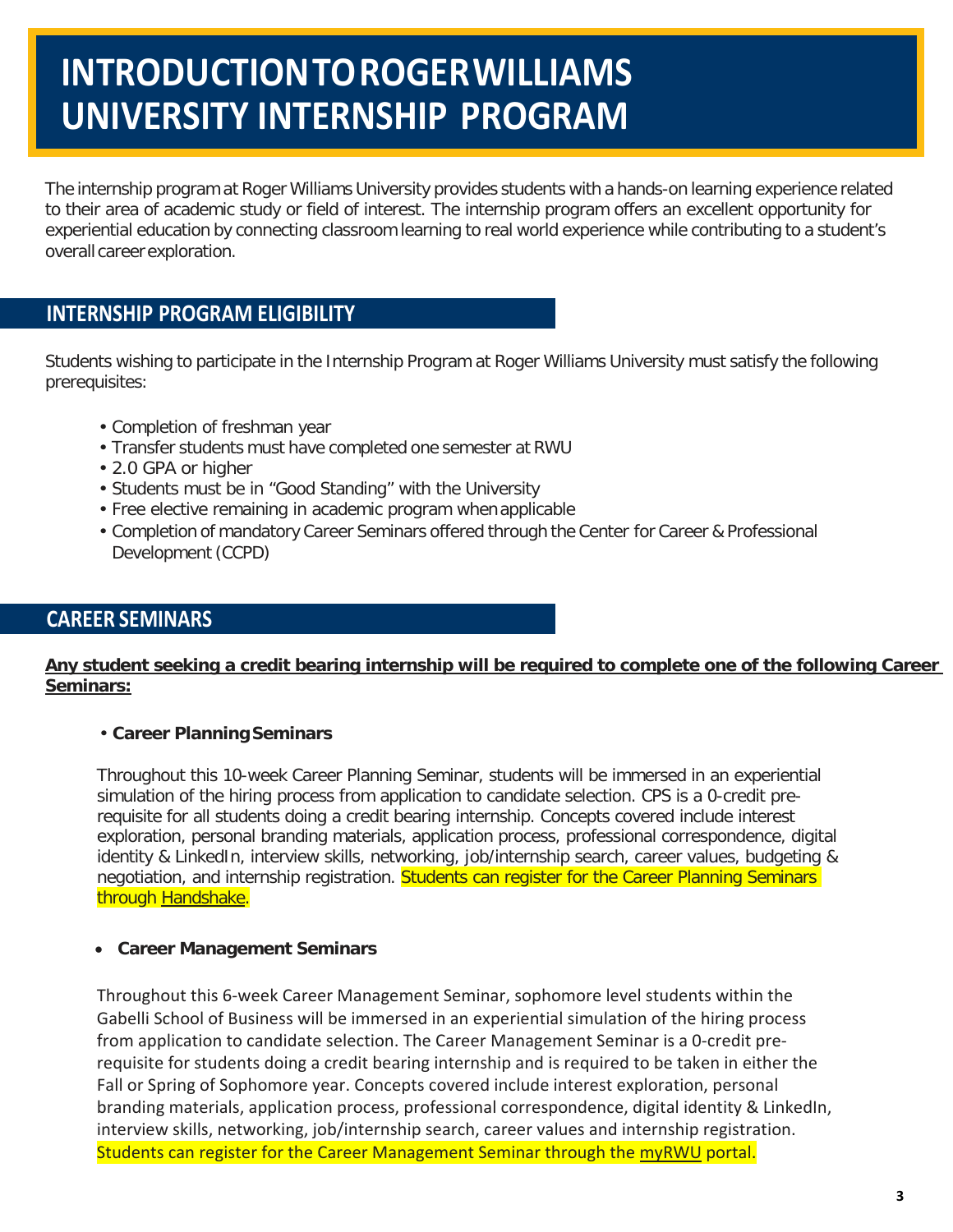#### <span id="page-4-0"></span>**INTERNSHIP REGISTRATION PROCESS**

Registering for an internship is similar to registering for a course. The student is responsible for completing an Internship Program Learning Contract through Handshake and filling out registration paperwork by the semester's add deadline. The Learning Contract serves as a requisite agreement between the student, site supervisor, faculty sponsor and CCPD. The student registration process is as follows:

#### **PRE-REGISTRATION:**

- Complete the Career Planning or Management Seminar
- Secure internship

\*It is recommended that you search at least a full semester before you wish to intern to allow time for applying, interviewing and securing the internshipposition

- Obtain job description from your employer. \*Note-the internship duties must be academically-rigorous work within the student's major. An internship will not be approved for credit if the student is primarily doing basic office work – you must be practicing and developing relevant, practical skills related to a career in yourmajor
- Confirm Site Supervisor and contact information
	- \* Site Supervisor: a member of the organization you are working for, that will be directly supervising your internship and providing feedback. They must have a background in your field, sign off on initial registration paperwork, and complete a final evaluation at the end of the semester
- Confirm a Faculty Sponsor

\*Faculty Sponsor: a full-time faculty member from your major department or the academic department granting the credit. Faculty sponsors are responsible for awarding the final internship grade based on the student's reflection paper and performance evaluation. The grading type for the internship (letter grade or pass/no pass) will be determined by your faculty sponsor

#### **REGISTRATION (two-step process):**

- 1. Student enters internship information in Handshake. Once the CCPD verifies that you filled out all the information accurately, approval emails are then sent to the internship site supervisor and faculty sponsor for the electronic approval process.
- 2. Student meets with Rena Piller-Thurston to fill out registration paperwork. After approvals in Handshake are complete, Rena sends an email to the student setting up a meeting in the CCPD to fill out registration paperwork. *\*Both steps must be complete by the semester's deadline.*

#### <span id="page-4-1"></span>**CREDIT**

Most students may complete up to 15 experiential education credits (internships, study abroad or independent study) during their academic career at Roger Williams University. The number of credits awarded for an internship are based on the number of hours students work at their internship site over a semester.

| <b>Credits</b> | <b>Hours</b> |
|----------------|--------------|
| 1 Credit       | 45 hours     |
| 2 Credits      | 90 hours     |
| 3 Credits      | 135 hours    |
| 4 Credits      | 180 hours    |
| 5 Credits      | 225 hours    |
| 6 Credits      | 270 hours    |



*Internship Site: Linden Place Museum*

" *I have fun everyday I go into my internship and learn something new every time. I also am growingmynetworkandfindingpositions that I want to pursue in the future.*

\*Students wishing to receive more than 6 credits please contact CCPD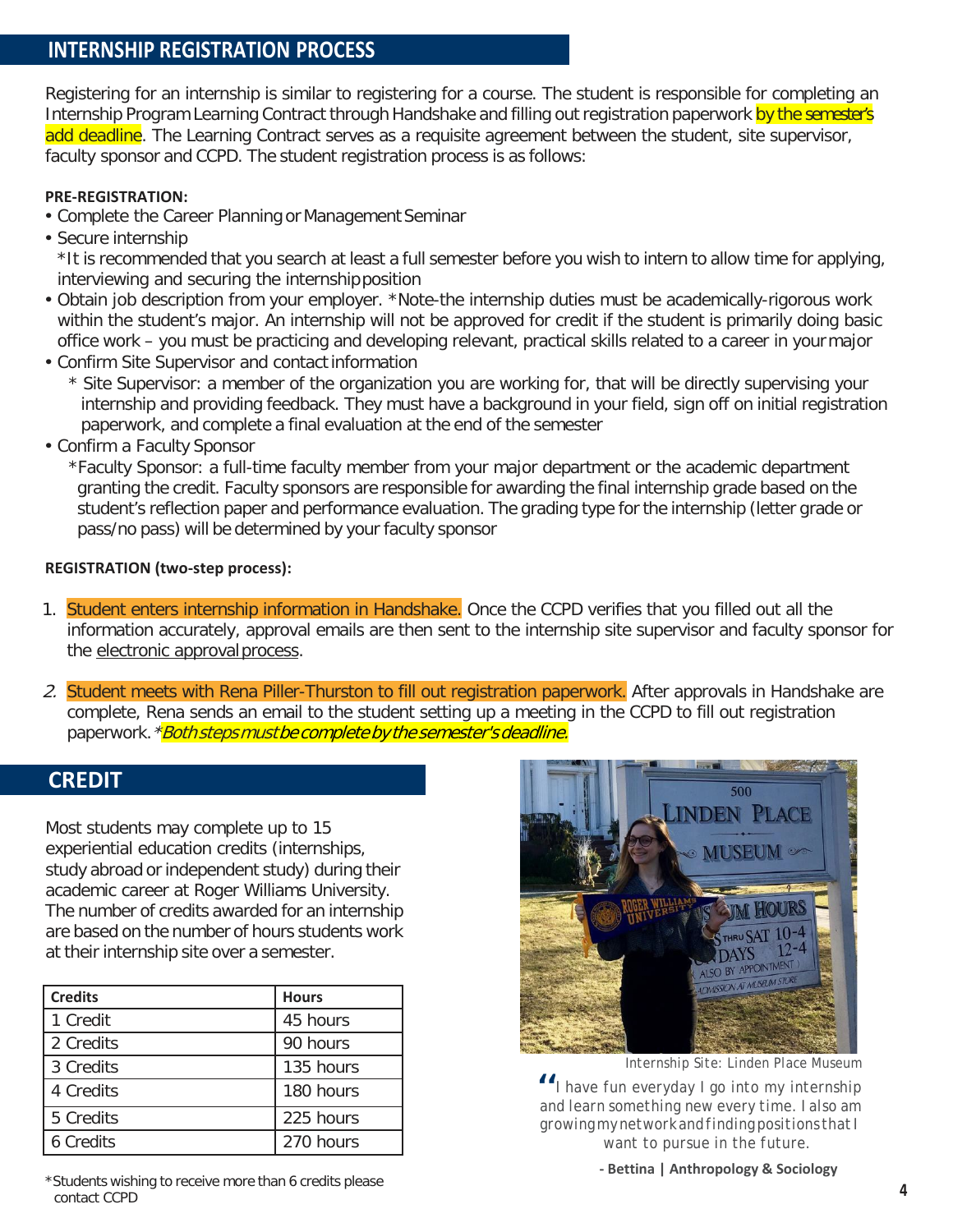## **DRAFTING LEARNING OBJECTIVES**

During Step 1 of the registration process students will be required to complete a learning objective section as part of the learning contract in Handshake. In order for the electronic approvals to be sent out, the learning objectives must be filled out properly or the registration process will bedelayed.

#### <span id="page-5-0"></span>**WHATIS LEARNINGOBJECTIVE?**

Learning objectives are clear, concise statements indicating particular knowledge or skills the student is hoping to obtain as a result of the internship experience. A well-constructed learning objective includes an explanation of how the objective will be accomplished (in what specific activities will the student engage in order to master the objective), and a means by which mastery of the knowledge or skill taught is measured.

#### <span id="page-5-1"></span>**WHY HAVE LEARNINGOBJECTIVES?**

Drafting learning objectives requires you to think about what you would like to gain from your internship. Focusing on specific objectives allows you to better understand and prepare for your work experience. The old saying, "If you don't know where you are going you will probably end up somewhere else" is especially applicable to interns. With no goals or objectives to guide you, you may wander through your work experience hoping that you will learn something of value in the process. Drafting learning objectives will give you a road map. Trying to achieve your objectives encourages you to take an active part in the direction your internship takes. Addressing your success (or failure) in accomplishing your objectives will also give your reflection paper substance and academic credibility.

#### <span id="page-5-2"></span>**HOWDOIWRITEALEARNINGOBJECTIVE?WHEREDOIBEGIN?**

You may want to start by asking yourself, "What do I want to learn/gain from this work experience?" The answer to this query may result in a goal rather than a learning objective. If your answer is too broad, analyze your goal statement until you have determined concrete steps, observable, measurable actions, which would lead to attaining it. These steps will become your objectives. If you have one, a job description is often a good resource for developing objectives. You will have the advantage of knowing what you are likely to learn since the duties outlined are what the employer expects you to do.

\*\*\*You will be asked to fill out 4 Learning Objectives. Each of the 4 you choose must be filled out like the example below incorporating a Learning Objective, Means of Accomplishment and Means of Measurement.

#### **EXAMPLE**

**Learning Objective:** Successfully write a publishable press release.

**Means ofAccomplishment:** If writing a press release is not already assigned to me, I will: request the opportunity to write one. Research and seek advice on how to write press releases from co-workers and faculty. Write the press release. Have my supervisor review and edit drafts until it is in publishable form.

**Means of Measurement:** Employer publishes/uses press release or indicates that it could be used.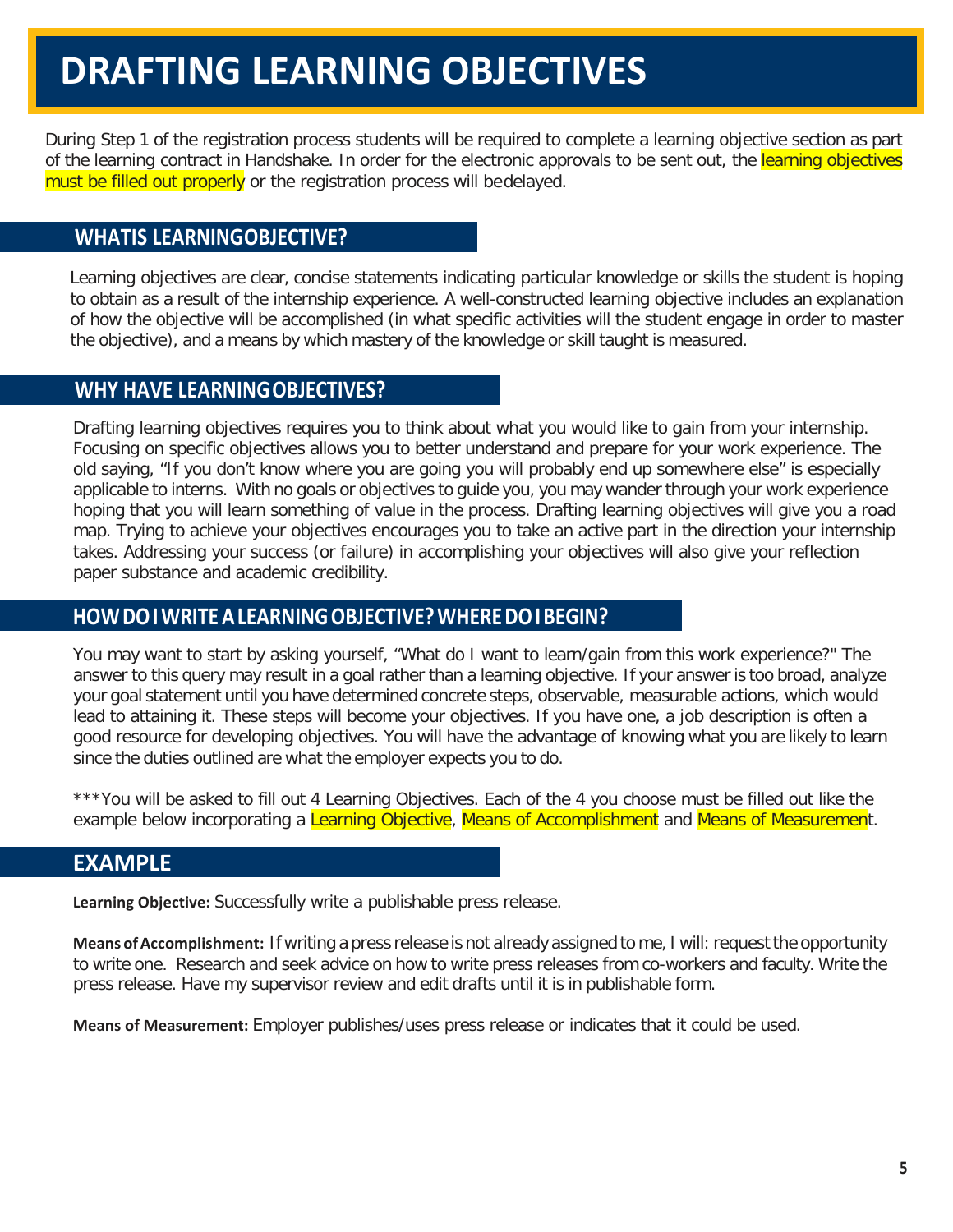#### **PROFESSIONALISM &ADVOCACYATSITE EVALUATION &GRADING**

Interns should become acquainted with and actively participate in the internship workplace. You will be expected to be as conscientious in attendance, attire and work assignments as any regular employee. If any problems should arise at your internship please contact the CCPD; failing to resolve problems may jeopardize your internship experience as well as the relationship with the internship site and supervisor.

#### **CREDIT COST**

Billing for an internship is similar to billing for a course. The tuition cost is included in your Fall/Spring tuition, if you are taking 20 credits or under. A separate tuition bill will result if taken during the Summer/Winter intersessions. \*Call the bursar office at 401-254-3520 for any questions regarding billing.

#### <span id="page-6-0"></span>**REPEAT INTERNSHIP POLICY**

Students cannot "repeat" an internship experience----that is, they cannot receive credit for performing the same internship at the same organization for more than one semester.

**EXCEPTION:** If an internship site wishes to rehire a student to continue to intern at their organization for more than one semester and receive credit, theirsecond internship description must be significantly different from their previous internship. The student should learn new aspects and different skills of the careerfield. Added duties must be substantially different in nature or more advanced than the previous internship duties. To ensure that the second internship experience is approved by the CCPD, the site supervisor and student should have the new internship description reviewed by a CCPD staff member prior to registration.

Prior to the end of the internship, the Site Supervisor will be emailed and electronic performance evaluation to complete and return to the CCPD. Interns are evaluated according to the National Association of Colleges & Employers (NACE) Career Readiness Competencies, on areas such as Professionalism/ Work Ethic; Critical Thinking/Problem Solving; Oral/ Written Communications; Teamwork/Collaboration; Information Technology Application; Leadership; and Career Management. The Faculty Sponsor will determine your grade on the basis of this evaluation and the internship reflection report.



*in the same thing as you.*<br>| Criminal Justice & Internatio *Internship Site: U.S. Department of State The most valuable thing about doing an internship*<br>
is the relationships you form with others. It's *is the relationships you form with others. It's amazingtoconnectwithothersthatareinterested* 

**- Emily | Criminal Justice & International Relations**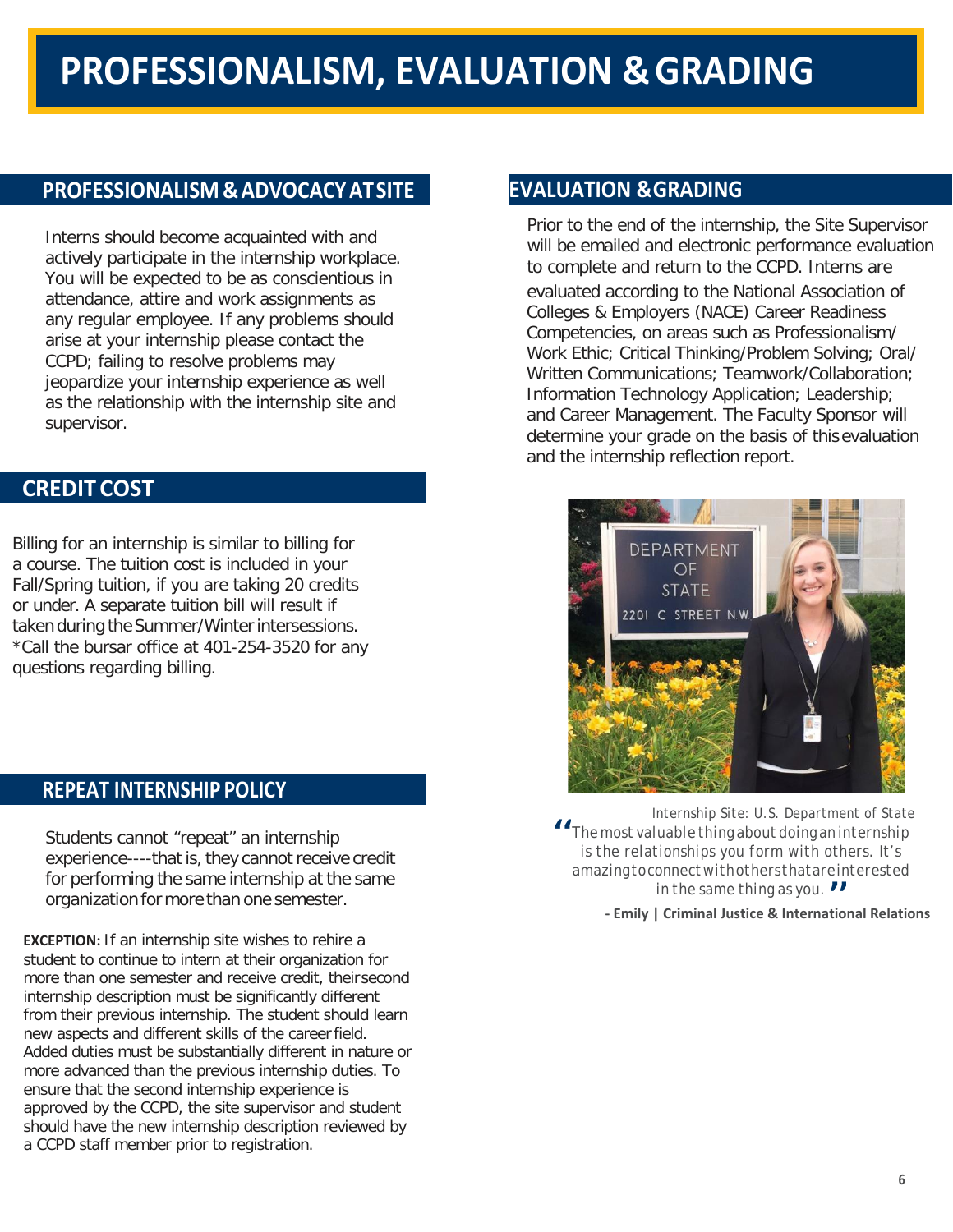## **STUDENT REPORT GUIDELINES**

#### <span id="page-7-1"></span>**CONTENT**

Report should be typewritten, double-spaced, on 8 1/2 x 11-inch paper with suitable margins and headings, 12 point and Times New Roman font. A title page consisting of your name, employer's name, faculty sponsor and date of assignment. Please examine your report for grammatical and spellings errors. You may want to have your draft reviewed before submitting your report. Pages should be numbered. APA style citation.

| <b>Internship Credits</b> | <b>Total Pages</b> |
|---------------------------|--------------------|
| 1 Credit                  | 2-4 pages          |
| 2 Credit                  | 4-6 pages          |
| 3 Credit                  | 10-12 pages        |
| 4 Credit                  | $12-14$ pages      |
| 5 Credit                  | 14-16 pages        |
| 6 Credit                  | 18-20 pages        |

- **I.** A summary statement of the nature of the agency or business where you worked, its funding patterns, staffing patterns, and structure. Explain the "big picture" - the context within which you performed your duties and tasks. Give any organizational background you think will be helpful in understanding your position and how it relates to the whole. **Remember, if you use the organization's website or literature be sure to refer to your source to avoid accidental plagiarism. Proper citation format is always impressive!**
- **II.** A statement that addresses your orientation to the position as well as the specific duties and the tasks performed during your assignment. You might include activities such as attendance at staff meetings, interaction with other employees, or any other activities that advanced your understanding of the job. Please include any materials related to your job that will help us to better understand the nature of your assignment. If not addressed in section I, include your understanding of how your activities and those of your immediate co-workers fit into the "big picture" discussed in sectionI.
- **III.** A summary of the knowledge and/or skills you have acquired through your internship assignment. This section of the report should give evidence of your academic growth and professional development. In what ways were you able to integrate classroom theory with the practical experience gained at your work site? If you are returning to the classroom (everyone except second semester seniors) how will your work experience enrich your future studies? What can you now offer to a classroom as a participant, which you could not have offered, had you not had an internship experience? Any positive or negative aspects of the internship experience or the program should be included.
- **IV.** A statement reflecting back on the learning objectives you selected during the registration process. Here you will explain what activities you engaged in to achieve the objectives you selected. Ask yourself, "What have I learned from this experience that I didn't know at the beginning?" Please be sure to align your response with the learning objectives you selected.

#### <span id="page-7-0"></span>**Learning Objective Example:**

**Learning Objective:** Successfully write a publishable press release.

Means of Accomplishment: If writing a press release is not already assigned to me, request the opportunity to write one. Research and seek advice on how to write press releases from co-workers and faculty. Write the press release. Have my supervisor review and edit drafts until it is in publishable form.

**Means of Measurement:** Employer publishes/uses press release or indicates that it could be used. Press release is added to appendix ofstudent paper. **7**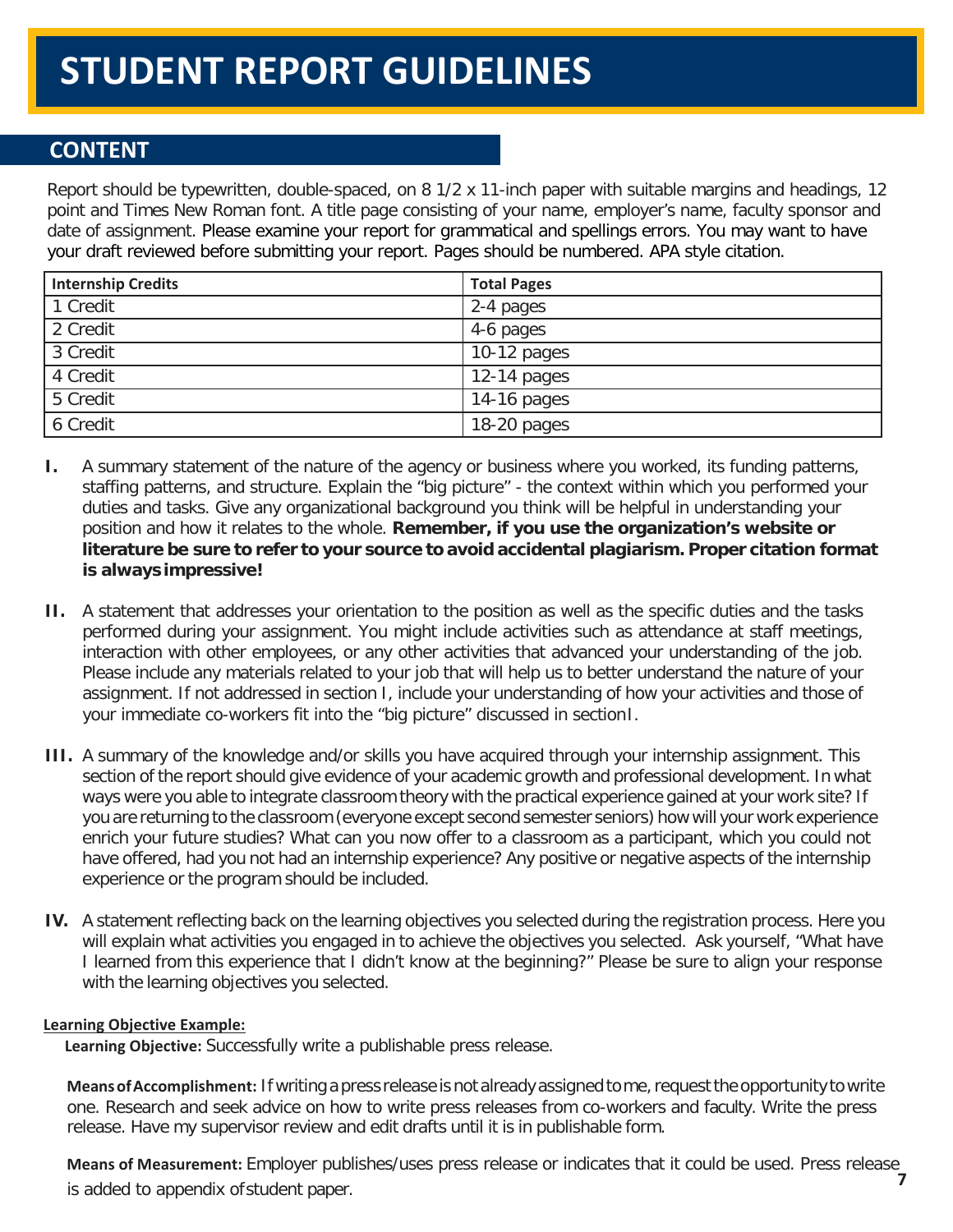#### <span id="page-8-0"></span>**FOR GABELLISTUDENTS**

**V. AllGabellistudents**(including arts management minors): mustinclude additional scholarly researchin this report Use periodicals to examine current research on a topic of your selection that is relevant to your industry and compare that information with your placement experience. The research section of your paper is intended to give you the opportunity to take some aspect of your internship and do some research on it. It might be similar to the type of research you would do once you are working in the field. Think about what you have been doing and see if there is some aspect of it you would like to know more about, or if there is information you could find that would be helpful going forward. The term theoretical means you should emphasize current theories as opposed to practice.

<span id="page-8-1"></span>In marketing, for example, you might research the applications, advantages, and drawbacks of using Twitter as a marketing tool (theory) but not how to set up and maintain a Twitter account (practice). In Accounting or Finance, you might research how the 2008 crash impacted the industry of your internship, and how your internship site compares to other similar companies. Also, project how things may change again in the next 5-10 years. How the economy is impacting business would work for just about everyone at this point, but you may think of something that interests you more. The research section doesn't have to be long; a couple of pages. A reference page should list the publications used in writing your report. Use proper citation form. Use of appendices is encouraged.

#### **UPLOADING PAPERSTO HANDSHAKE**

To submit your report, upload it into Handshake.

Go to rwu.joinhandshake.com enter ID and password  $\cdot$  Click on your name  $\cdot$  Documents, click Select from Computer or Add New Document if adding to already existing documents. Add your paper to "Other Documents" **Pleasedo not submit your reportdirectlyto your facultysponsor.**Yourreportisonlyonepartofthegradinge-packet yourfaculty sponsorreceives and disregarding procedure causes confusion and slows the grading process.

If you wish to receive your grade on time and avoid an Incomplete, upload your report into Handshake by the deadline specified on the internship deadline sheet. To access the deadline sheet click on "Career Center" then Resources on your homepage in Handshake. This is especially important for seniors who will need the credits earned through internships to graduate on time, and those who wish to make the Dean's List.

If you have any questions please contact The Center for Career & Professional Development at 401.254.3224.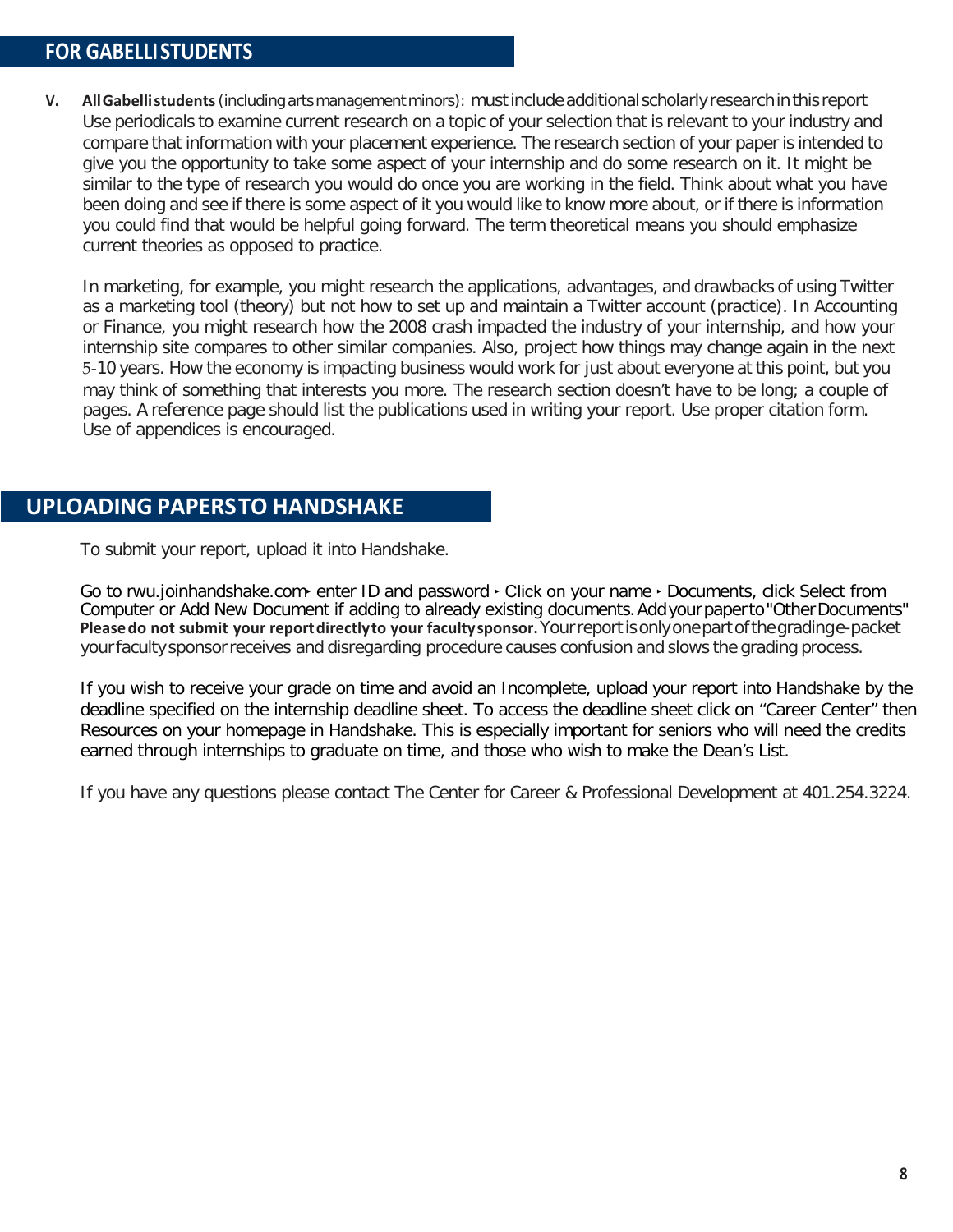Handshake is an online job and event management platform. Students and alumni have access to the system and can view internships, part/full-time jobs that have been posted with the University, register for career related events, sign up for on-campus recruiting, store resumes and access instructional handouts.

#### **Student's profiles have been preloaded into Handshake. To log in and complete your profile go to:**

Handshake Link: [https://rwu.joinhandshake.com](https://rwu.joinhandshake.com/)

- 1. Click on Roger Williams University Single Sign-On
- 2. Enter in your in your academics.rwu (myrwu) e-mail address (i.e. tsmith122@academics.rwu)
- 3. Enter in your myrwu Password (first/last initial, last four of your social, capital RWU)

\*Once logged into your profile, please ensure your information is accurate, such as your major and class year etc.\*

\*Since our office will be sending you emails through Handshake, including internship approvals, please ensure you designate Handshake email as an approved sender (to avoid emails going into the clutter/or spam folders.)\*



*Internship Site: Fidelity Investments*

management communication and adaptation skills. **If**<br>**- Brian | Business Management & Web Development** *Learning to work in an environment with tens of*  "*thousands' of employees was one of themost valuablepartsofmyinternship.Itreallyhelpedwith my communicationandadaptation skills.*



*Internship Site: Raytheon*

*is linked to missile launching. II*<br>- Veronica I Cybersecurity *As a Software Engineer Intern I was placed in the*  " *IntegratedWarfareandSensorySystemsteam. Ipreformnumeroustasksweeklywiththeteam, thisweekI'vebeenworkingonthesoftwarethat* 

**- Veronica | Cybersecurity**